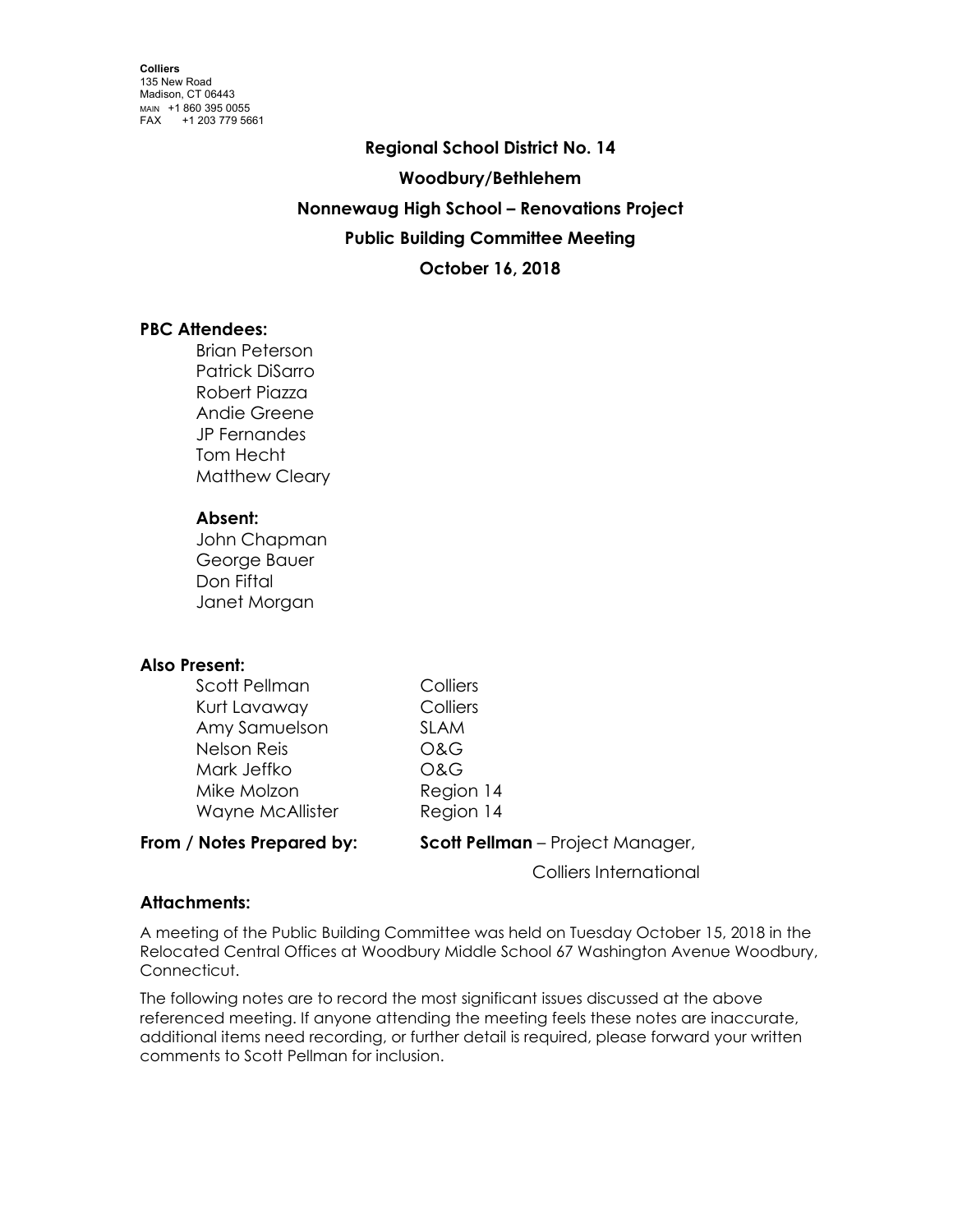- 1. Call to Order The meeting was called to order at 6:46pm.
- 2. Finance Report Wayne McAllister reported on the following:
	- a. State funding In two weeks from today we are going to Hartford to file our second request for reimbursement. On October 1 the State will start to process our first request for reimbursement on 11 million dollars. The State requires that the superintendent to go and input the information. The State expects to provide their reimbursement within 45 days of the on-line application. We can go into January with the current cash flow without receiving any State Funds.
- 3. OPM Report Scott Pellman reported on the following:
	- **a.** Project Update Phase 2 –

**Information package -** All committee members should have received an electronic copy of information that will be discussed this evening. The information included Colliers field reports, Colliers contingency status report, O&G's application for payment #14 and the O&G monthly report. The finance subcommittee met last Wednesday and reviewed payment application #14 along with the contingency status log. To date the project has expended approximately \$288,000 in contingency funds with an additional \$279,117 identified as potential costs. The current owner's construction and soft cost contingency is approximately 3.89million. The cash flow projection for September construction was 2.4 million and the requisition #14 that will be presented tonight totals 2.259 million.

**Project update** – The project team, O&G, SLAM, Colliers and the administration continue to meet every other week at our OAC meetings which occur at 8:00am on Thursday mornings. On off weeks Colliers and O&G meet directly with Julie to review upcoming work and identify issues. Colliers is maintaining an issues log that is provided to O&G which address in part electrical and plumbing issues with the ongoing renovations. The first of three boilers were activated this past Friday and the administration building and temp classrooms were connected yesterday. The remaining boilers will come on line by the end of the week. The team has also been meeting to plan for the upcoming December move. The team is identifying future classrooms required to maintain the current curriculum, two rooms on the second floor will be put off until the summer to maintain the required number of classrooms. O&G has stated that this will not impact the completion of phase 4. We are planning for the next phase of furniture deliveries for December 27th followed by the Auditorium and Music room in the beginning of April. The storm drains are in the process of being lowered to eliminate ponding around the raised structures, the structures will be raised back up with the final paving. The new football field grading and seeding is complete and the turf is establishing well.

Mike Molzon stated that the field is looking good and Liberty will do the final fertilization next week.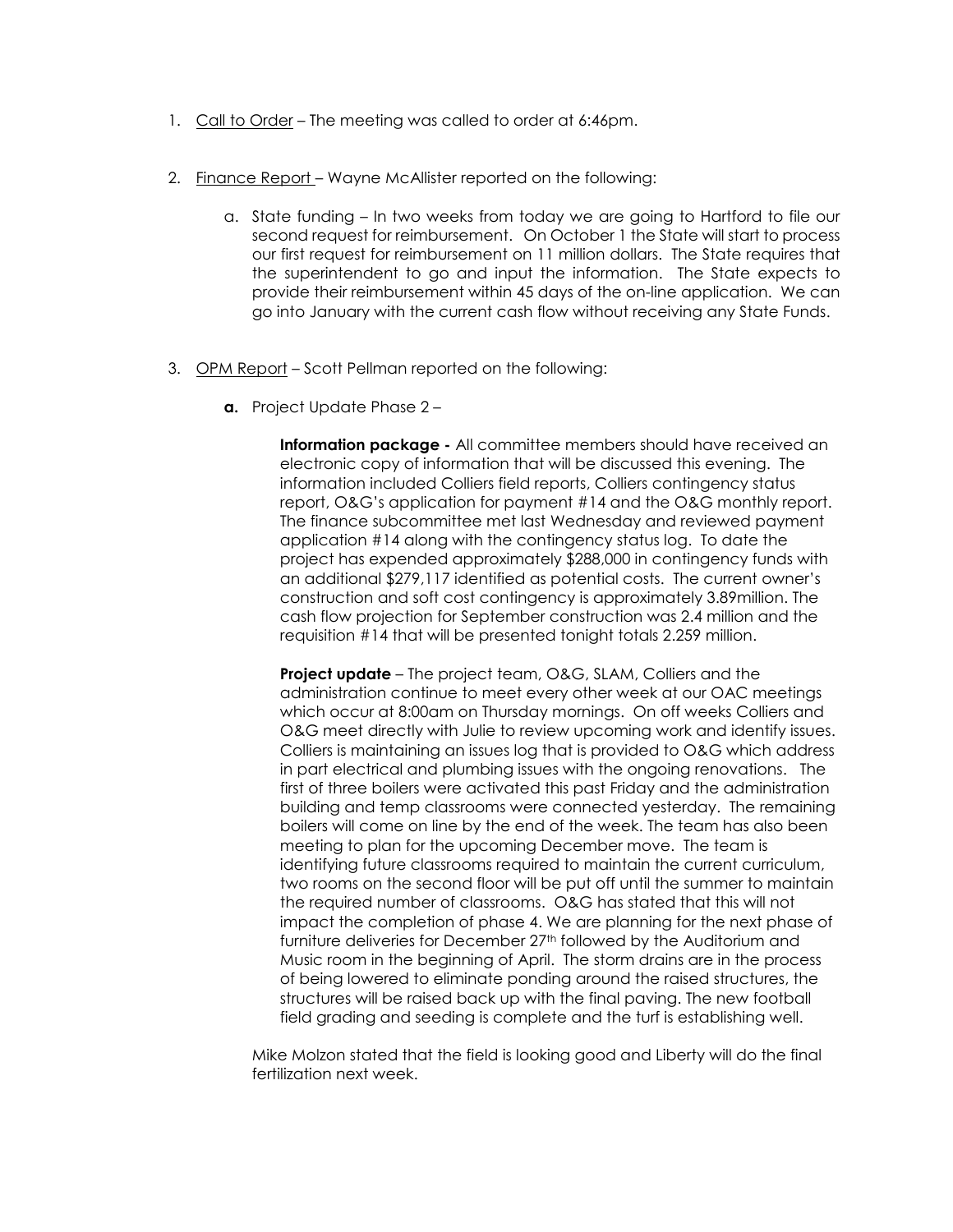**b.** Future Track Re-surfacing and site revisions –

A spread sheet was provided that identified all of the costs associated with potential field and track improvements not currently part of the project. A decision needs to be made on the track approach at tonight's meeting.

Patrick DiSarro asked about the difference of milling and not milling of the pavement above and beyond the re-spray.

Andie Greene stated that the project should incorporate the milling so the base is also new due to the fact that pavement starts to degrade over time. In 7 years, the district will need to pay approximately \$270,000 to replace the track, with reimbursement we could pay \$183,000 now with State reimbursement.

Robert Piazza inquired when was the project was originally paved and built – response 2004 and it was re-sprayed in 2011.

Robert Piazza asked about the logo for the field, the budget number seems high. It was an estimate that O&G will review and confirm the costs.

Amy showed the logo that is 30' x 30' to the committee it consists of 3 colors. Administration approval is needed.

Robert Piazza asked to get 2 separate prices, one with the word Chiefs and one without. The committee would not make a final decision without administration approval.

Soccer field proposal – The soccer field overlaps the outfield of the JV softball field. The varsity field should be playable this spring according to the contractor. Softball could also be moved. The committee could make a motion to request a proposal from Richards for the soccer field. A meeting will be coordinated with the athletic department and administration to review field phasing.

**JP Fernandes made a Motion to approve the upgrade to Alt S.b.3 synthetic field with milled base for a cost of \$237,700 – Seconded by Andie Greene – Discussion – All in favor - Unanimous.**

**JP Fernandes made a Motion to have a field logo PCO created for a base cost as it stands with the Chiefs logo and a deduct alternate with no Chiefs logo, Seconded by Andie Greene – Discussions – All in favor – Unanimous.**

Patrick DiSarro would like to know the dates that the committee will have to make a decision on all of the other alternates. Nelson Reis stated that normally alternates are good for 90 days after bidding however the schedule at bid time noted that the tennis courts are scheduled to be constructed in 2019. Colliers will coordinate the dates with O&G.

Robert Piazza asked if other schools that region 14 competes against have 6 tennis courts – the response is that some of them do and it makes tournament play easier.

- 4. Architects progress update Amy Samuelson
	- **a. Phase 2 –** This past month SLAM worked with O&G on a daily basis, Jeff our constriction administration representative completed the punch list for phase 2. There was a meeting to review the culinary classroom last week and there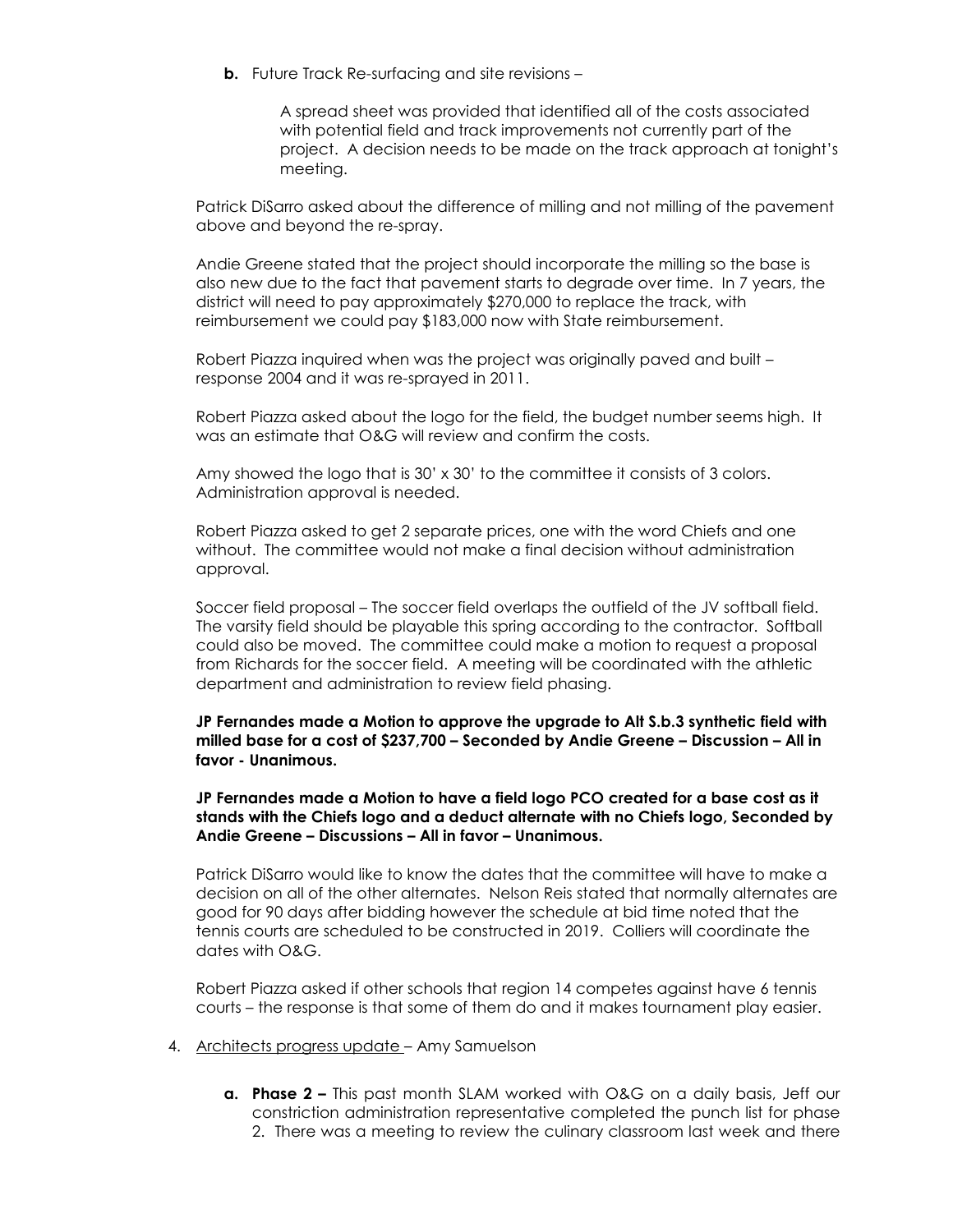are a number of items that the team is working through. The kitchen servery, ceiling and cafeteria ceiling are being coordinated and the cafeteria drywall clouds should be completed shortly. Phaser 3 work that is ongoing includes MEP coordination through the structure, the engineer has reviewed and allowed steel penetrations above the science labs for MEP installations.

Robert Piazza asked how the BIM coordination is working and were these penetrations anticipated. Nelson Reis stated that this was identified through the BIM model coordination and is normal construction coordination. Nick at O&G is working with CES and SLAM sharing the BIM model. They are coordinating alternative locations for installations and the BIM has been very helpful. Nelson stated that the beams are quite large and BIM was very useful for coordinating the penetrations. Certain areas such as the auditorium were also laser scanned which minimized change orders.

Amy Samuelson stated that they have skype coordination meetings where they all look at the BIM model. In addition to the science wing coordination there have been meetings with the science department. The science department received a grant which was used to purchase equipment that was anticipated to be ordered through the project. They are looking to take advantage of this project savings to order other equipment and SLAM is working closely with the science staff on the areas that will open in December. SLAM and Tom Irwin Associates have been reviewing the fields, SLAM sent the field report from Tom Irwin Associates to the team.

- 5. Construction Manager Update Nelson Reis Project Manager
	- **a. Phase 2 – Nelson** Reis presented the O&G report on the projection screen that reflected the work that has been completed in the month of September. The summary data indicated that the project is on schedule, phase 2 is at 99% complete with punch listing and ceiling cloud work remaining in the cafeteria. Phase 3 is at 40% completion, phase 4 is at 1% implementing initial power distribution revisions. Site work is at 57% which is ahead of schedule. O&G is on budget and has no PCO's to present this month, there were also no scope changes this month. There are some PCO's coming that are included in Colliers contingency log which is coordinated daily with O&G. The existing septic drywells could not be priced, the contractor would not provide a design build concept because they don't know how the existing wall were constructed. The effort will have to go back to the design team and an appropriate engineer will need to be engaged to evaluate the structures. There is one drywell where the road has settled near the gymnasium loop road. This may be an indication of a structural problem, the other area where the dirt settled above an existing drywell is located in a grass area. There will be no work this winter and the work would be done next summer so traffic is not impacted.

Scott Pellman discussed the approach to move this forward. Colliers will issue a proposal for an engineering study of the existing structures. If required a corrective work plan will be developed and presented to the committee. One option may involve abandoning the one existing tank in the loop road if the capacity of the existing system will be sufficient to meet the demand and satisfy the governing authorities. SLAM will be requested to provide an understanding of approvals that may be required if a replacement of a tank is warranted.